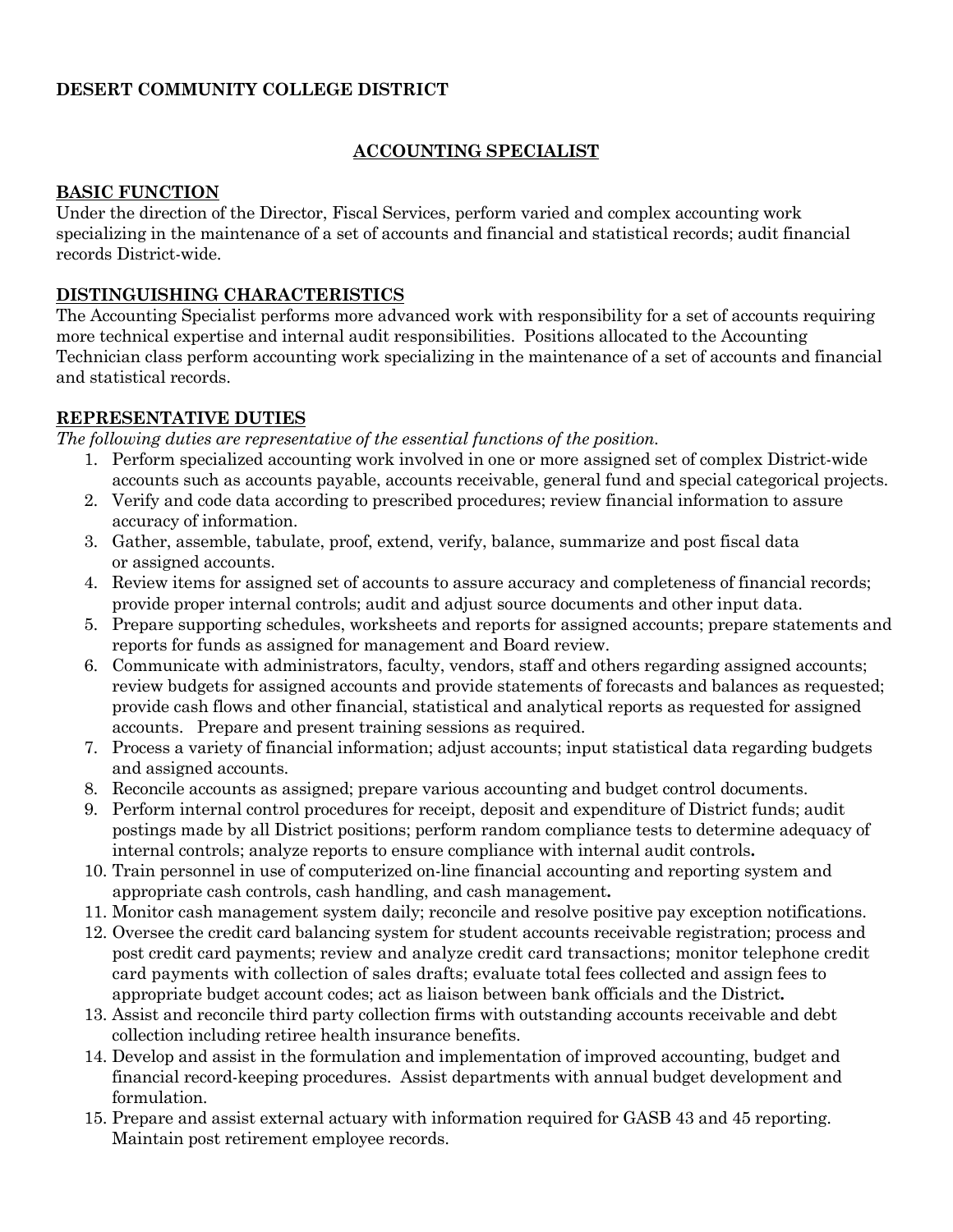- 16. Audit monthly insurance invoices and process benefit payments for employees.
- 17. Communicate in person, online and on the telephone with students, faculty, and the public regarding the collection of monies. Assist cashiers on front line counters with payments, deposits, or refunds. Open safe on a daily basis and maintain custody of District cash fund.
- 18. Assist the Director of Fiscal Services to develop policies and procedures for the Bursar Office. Coordinate with District offices to identify and recommend resolutions to centralize all collection of money in the Bursar Office in accordance with District policy.
- 19. Serve as contact person with banking institutions in completing daily banking transactions excluding federal grant drawdowns; authorize bank wires as necessary; issue stop payment orders on checks; transfer funds between District accounts as needed; coordinate action with banks regarding forgeries, disputed bankcard charges; monitor bankcard and credit card machine transactions and verify bank charge for these services.
- 20. Audit, monitor and balance Federal and State reports and prepare periodic reports. Submit validated Federal drawdown requests for reimbursement to the Financial Analyst**.**
- 21. Attend a variety of meetings, trainings, and conferences.
- 22. Perform related duties as assigned.

## **KNOWLEDGE AND ABILITIES**

**Knowledge of**: Procedures, methods, practices and terminology used in bookkeeping and financial recordkeeping; modern office practices, procedures and equipment; modern accounting office machines; correct English usage, grammar, spelling, punctuation and vocabulary; operation of computers and a variety of software such as Microsoft Word, Excel, Outlook, Financial Aid, District, and County administrative systems; preparation, maintenance, verification and processing of payroll records, technical aspects of field of specialty; banking regulation and laws regarding credit card banking and foreign currency banking; applicable laws, rules and regulations related to assigned activities including Payment Card Industry Security Compliance; diverse academic, socioeconomic, cultural, disability, and ethnic backgrounds of community college students; interpersonal skills using tact, patience and courtesy.

**Ability to**: Post and make arithmetic computations rapidly and accurately; use a variety of office equipment; operate office machines including a computer and applicable software; understand and follow oral and written instructions; interpret and explain policies, procedures, rules and regulations**;** analyze and recommend improvements to systems and procedures; align programs and services to department objectives and goals; prepare correspondence and informational materials for handout; work cooperatively with others; exhibit sensitivity and understanding of the varied racial, ethnic, cultural, sexual orientation, academic, socio-economic, and disabled populations of community college students; work confidentially with discretion; understand and work within scope of authority; work independently with little direction; communicate effectively both orally and in writing to exchange information; analyze situations accurately and adopt an effective course of action; plan and organize work; set schedules and time lines; sit for extended periods of time, bend at the waist, kneel, or crouch; lift 15 pounds.

## **EDUCATION AND EXPERIENCE**

Any combination equivalent to: an Associate degree in Accounting or related field and four (4) years of accounts receivable experience including two (2) years of experience receiving and accounting for cash and credit card payments.

## **LICENSES AND OTHER REQUIREMENTS**

Valid California driver's license. Must have an acceptable driving record and current vehicle insurance meeting State of California requirements. Occasional travel required.